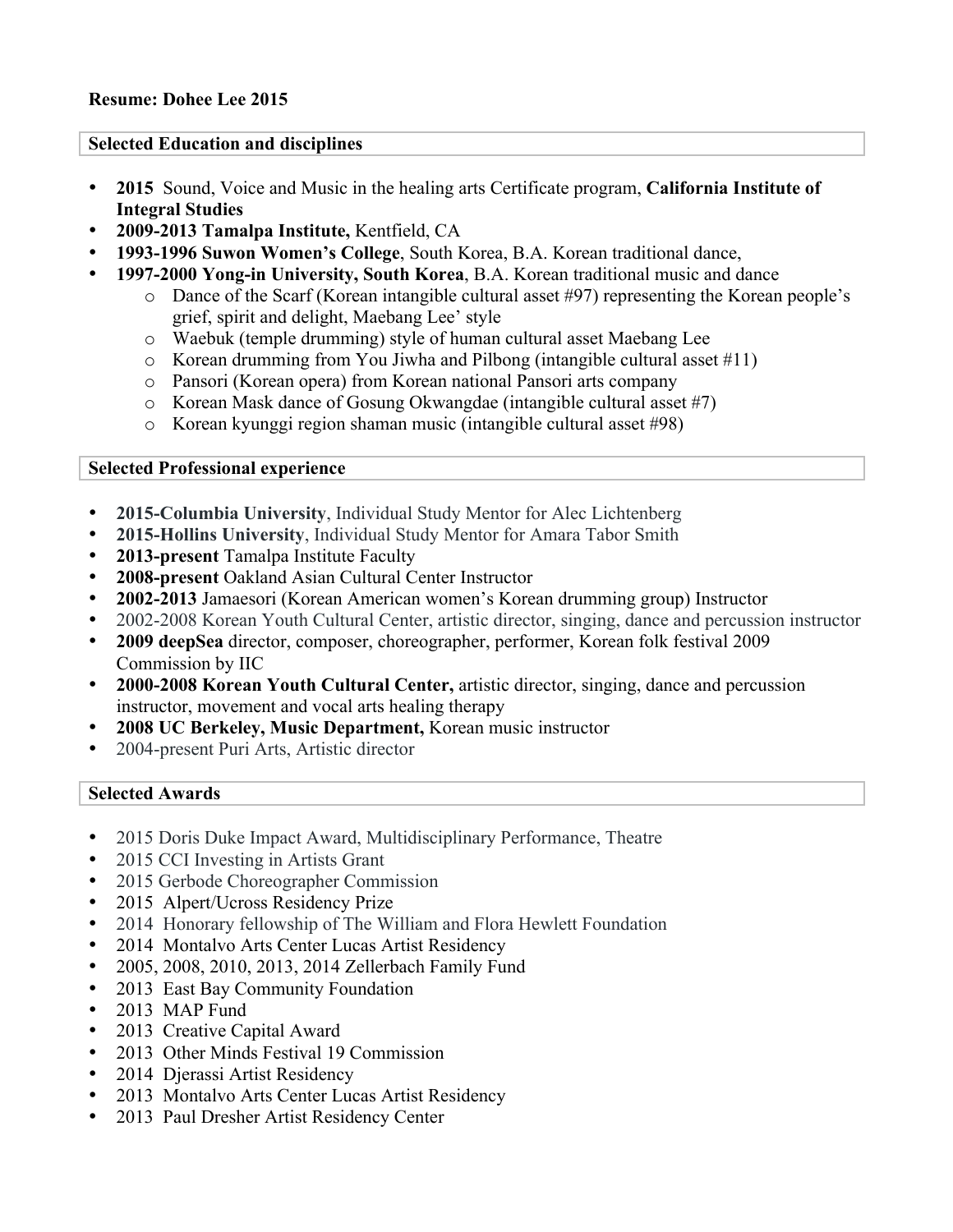- 2012 Headlands Center for the Arts artist-in-residency
- 2011 Robert Wilson's Watermill Center Residency (NY) with Degenerate Art Ensemble
- 2011 Meet the Composer "Three City Dash" Commission for ETHEL String Quartet
- 2010 Special Izzie Award honoring outstanding achievement for "Flux"
- 2008 National Endowment for the Arts
- 2008 Yerba Buena center for the Arts Commission
- 2006, 2008, 2010 City of Oakland Grant Award
- 2005, 2008, 2011 Theater Bay Area CA\$H Grant

## **Career Highlights**

- 11/17-24/2015 MAGO Tour in Wellesley College in Boston, Korean Amercian for Peace in LA, UC Santa Cruz
- Songlines Concert "MU" at Mills College in Oakland
- 9/19/2015 CHAA Community project ARA Gut "Fall ritual", Lake Merritt, Oakland
- 3/1/15-4/30/15 Filming Documentary film, Jeju Island in South Korea
- 11/17-19 MAGO Tour in Wellesley College in Boston, Korean Amercian for Peach in LA, UC Santa Cruz
- MAGO World Premiere, YBCA, SF. 11/14/14-11/15/14
- ARA Gut Ocean Ritual, Eastside Cultural Center, Oakland, 8/30/14
- Rotunda Dance Series ARA, SF City Hall, 8/1/14
- NOMAD: The Blue Road, with Dance Monks, Strawberry Creek in Berkeley, CA,  $5/17/14-5/18/14$
- Ara Gut Spring Ritual public workshops, YBCA, 4/19/14 & 4/27/14
- "4.3 Massacre" Documentary Film Jeju Island in Korea Research tour and collaboration work with Korean film maker Eugene Sa, Jan 28 - March 17, 2014
- Winter Ritual, YBCA,  $1/18/14$
- Opening Performance at Deann Borshay's "Memory of Forgotten War", Boston University, 1/15/14
- Underbelly with Degenerate Art Ensemble and Kronos Quartet, Seattle, 11/16/13
- Red Shoes, SF Dance Festival with Degenerate Art Ensemble,  $8/30/13 8/31/13$
- Summer Ritual, YBCA, SF, 7/20/13
- MAGO work-in-progress, CounterPulse, SF,  $4/12/13 4/14/13$
- 2013 ARA at Other Minds Music Festival 18, San Francisco, CA
- 2013 Anna Halprin's Parades and Changes at the Berkeley Art Museum, CA
- 2012 MAGO Installation and performance series at Meridian Gallery, San Francisco, CA
- 2012 MURU with Pauchi Sasaki & Colective (((OIE))), Teatro Municipal De Lima, Peru
- 2012 UNDERBELLY with Degenerate Art Ensemble in Seatlle, WA
- 2012 FLUX and GaNADa at Norithern Illinois University, Dekalb, IL
- 2012 MAGO work-in-progress at the Asian Art Museum, SF, MATCHA
- 2012 GaNADA at SOMArts, San Francisco, CA
- 2012 On The Beach with Degenerate Art Ensemble at Baryshinikov Arts Center, NYC
- 2011 Line Between with inkBoat at ODC Theater, San Francisco, CA
- 2011 Anna Halprin's Song of Songs at Kentfield, San Rafel
- 2011-05 "Red Shoes" Degenerate Art Ensemble Frye art museum, Seattle
- 2011-01, "HonBiBaekSan The Ritual of White Mountian" MTC commission for ETHEL, NYC
- 2010-10, inkBoat ODD SF, Oakland
- 2010-04, Kihnoua Europe Tour Italy, Slovenia, Germany, Austria, Russia
- 2010-03, Carnegie Hall with Kronos Quartet "Music Without Borders"